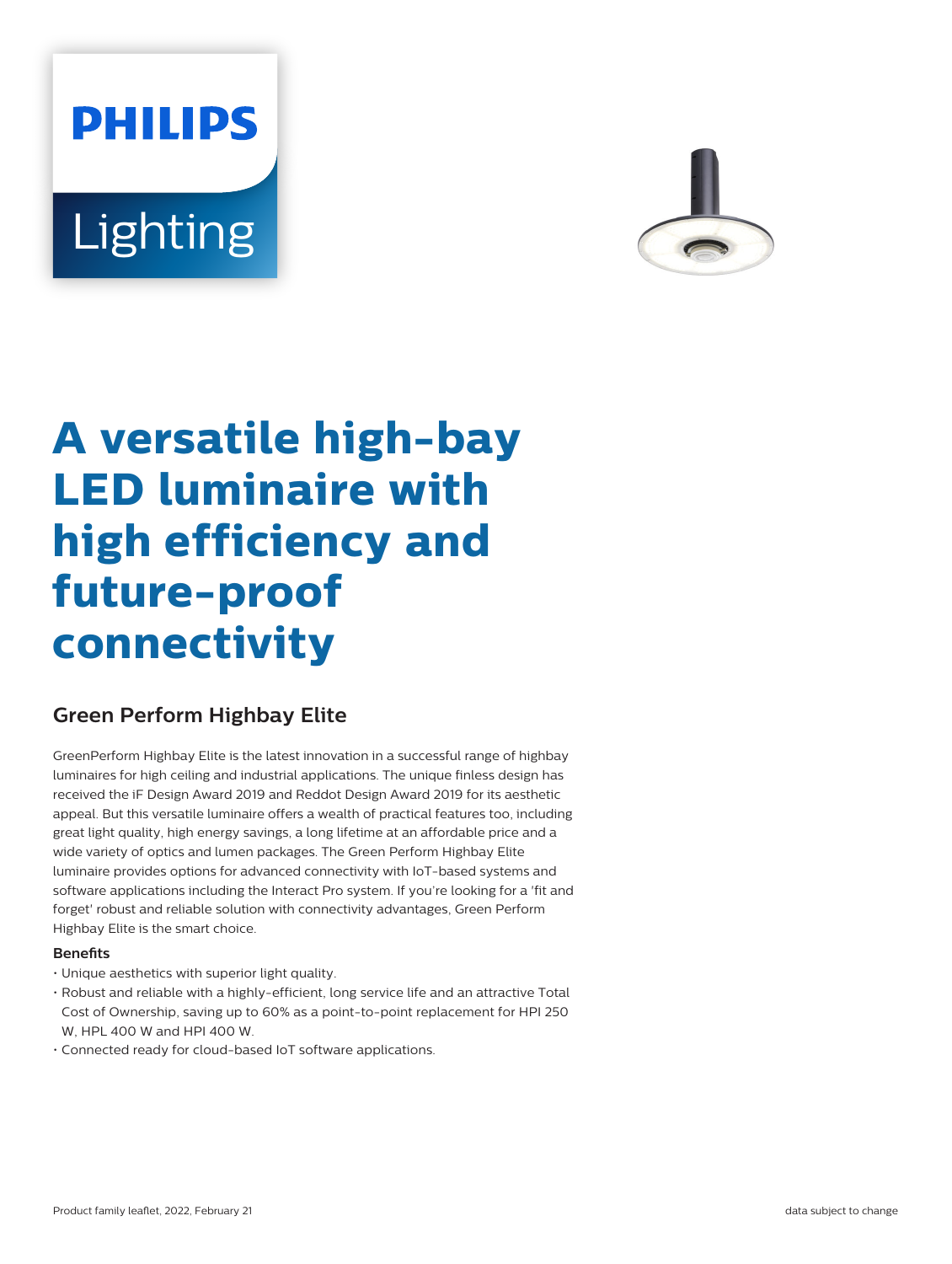### **Green Perform Highbay Elite**

#### **Features**

- High efficiency up to 145 lm/w
- Long service life of 75,000 hours (L70B50 at a temperature of 35 ⁰C)
- Complete range of lumen packages from 10,000 to 30,000 lm
- Colour Rendering Index of above 80
- Wide variety of optics for a range of applications, and suitable for hook, pipe and bracket mountings

#### **Application**

- General manufacturing
- Warehouses and logistical centres
- Hallways

#### **Versions**